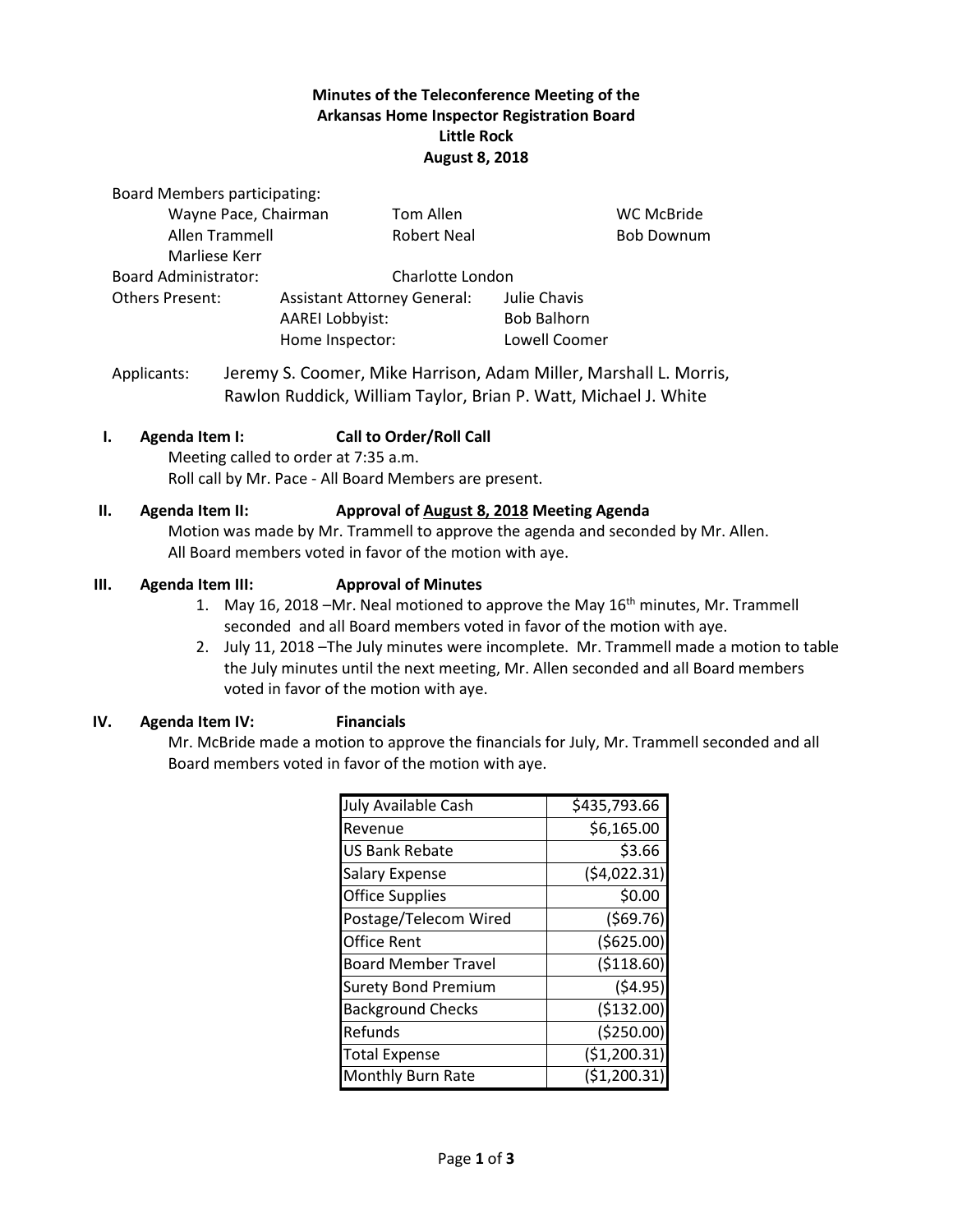# **V. Agenda Item V: Review of New Applicants**

The Board reviewed nine (9) new applicants and one (1) registration Renewal.

- 1. Jeremy S. Coomer
- 2. Jim A. Hall
- 3. Mike N. Harrison
- 4. Marshall L. Morris
- 5. Rawlon C. Ruddick
- 6. William Taylor
- 7. Brian P. Watt
- 8. Michael J. White
- 9. Adam Miller Appeal of Board's decision to deny registration
- 10. Mark Callahan 2018 Registration Renewal

Applicant #1 -Mr. Trammell made a motion to approve Mr. Coomer, Mr. Allen seconded and all Board members voted in favor of the motion to approve with aye.

Applicant #2 –Mr. Trammell made a motion to approve Mr. Hall and Mr. Neal seconded. Mr. Neal amended the motion to approve pending Mr. Hall submit his answer to #15 on the application, which he had left blank. (#15 asked if the applicant held a home inspector license in another state.) All Board members then voted in favor of the amended motion with aye.

Applicant #3 -Mr. McBride made a motion to approve Mr. Harrison, Mr. Trammell seconded and all Board members voted in favor of the motion to approve with aye.

Applicant #4 –Mr. Neal made a motion to approve Mr. Morris, Mr. Trammell seconded and all Board members voted in favor of the motion to approve with aye.

Applicant #5 -Mr. McBride made a motion to approve Mr. Ruddick and Mr. Trammell seconded. Mr. Allen cautioned Mr. Ruddick about holding a home inspector license as well as a realtor license due to the conflict of interest. Mr. Ruddick replied that he had no intention of renewing his realtor license. Mr. Pace added that Mr. Ruddick should not perform any home inspections on properties listed by someone he works for. Board members then voted in favor of the motion to approve Mr. Ruddick with aye.

Applicant #6 –Mr. Trammell made a motion to approve Mr. Taylor, Mr. Neal seconded and all Board members voted in favor of the motion to approve with aye.

Applicant #7 –Mr. Trammell made a motion to approve Mr. Watt and Mr. Allen seconded. Ms. Chavis advised the Board that Mr. Watt had a recent embezzlement conviction that had not been resolved in the courts. Mr. Allen then made a motion to deny approval for Mr. Watt, Mr. Trammell seconded and all Board members voted aye in favor of the motion to deny approval. Mr. Allen told Mr. Watt that he could re-apply once he has resolved his court issues.

Applicant #8 –Mr. Trammell made a motion to approve Mr. White, Mr. McBride seconded and all Board members voted in favor of the motion to approve with aye.

Applicant #9 –Mr. Allen made a motion to table Mr. Miller's appeal until the next meeting, Mr. McBride seconded and all Board members voted aye in favor of the motion to table the appeal.

Applicant #10 –Mr. Trammell made a motion to approve the 2018 renewal of Mr. Callahan pending he submit a new Attestation of Abstinence form with corrected dates. Mr. Downum seconded and all Board members voted in favor of the approval with aye.